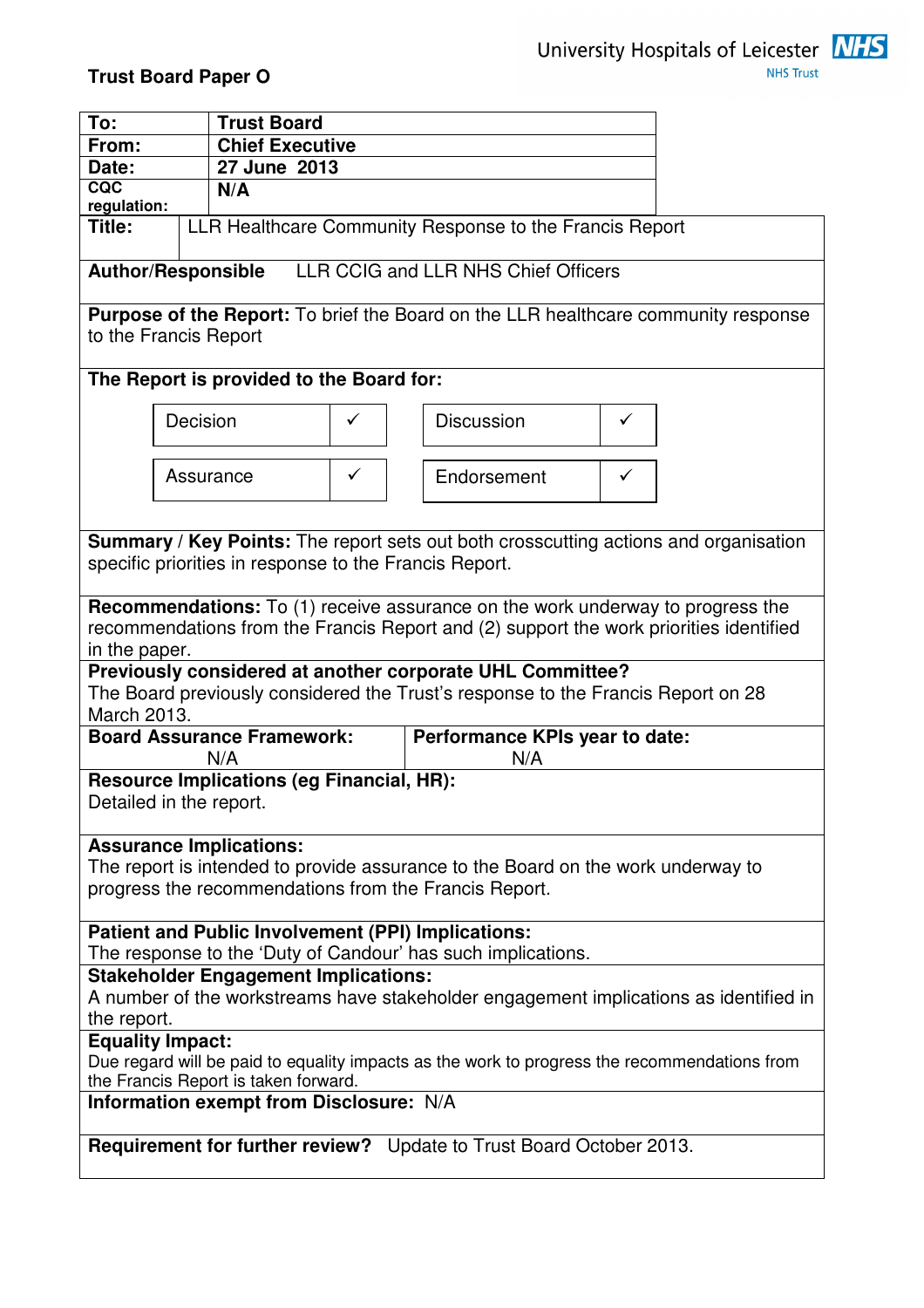#### Report on behalf of the CCIG and LLR NHS Chief Officers

#### June 2013

#### 1. Introduction

1.1 On the 6th February, Robert Francis QC published his report and recommendations following the public enquiry into the failings in the Mid Staffordshire NHS Foundation Trust and the failings of other organisations charged with the responsibility to regulate, monitor and assure the care provided by the Trust.

1.2 The government published its initial response at the end of March, including highlighting those areas where further work had been commissioned and expected to report by the autumn.

1.3 Within Leicester, Leicestershire and Rutland (LLR) the Clinical Collaborative Interface Group (CCIG) undertook an initial review of the report and then requested LLR chief officers to ensure that an appropriate response of the LLR healthcare community was made.

## 2. Key Findings of the Francis Report

2.1 The Public Inquiry report determined that the failings at the trust were primarily caused by a serious failure on the part of a provider trust Board. It did not listen sufficiently to its patients and staff or ensure the correction of deficiencies brought to the trust's attention. Above all, it failed to tackle an insidious negative culture involving a tolerance of poor standards and a disengagement from managerial and leadership responsibilities.

2.2 This failure was in part the consequence of allowing a focus on reaching national access targets, achieving financial balance and seeking Foundation Trust status to be at the cost of delivering acceptable standards of care.

2.3 The report also concluded that the NHS system included many checks and balances and organizations which should have prevented serious systemic failure of this sort, but that this did not occur. In short, the system which ought to have picked up and dealt with a deficiency of this scale failed in its primary duty to protect patients and maintain confidence in the healthcare system.

2.4 The report concluded that the extent of the failure of the system suggests that a fundamental culture change is needed. This does not require a root and branch reorganization, the system has had many of those, but it requires changes which can largely be implemented within the system that has now been created by the new reforms.

2.5 The Inquiry Report identified numerous warning signs which could and should have alerted the system to the problems developing at the trust.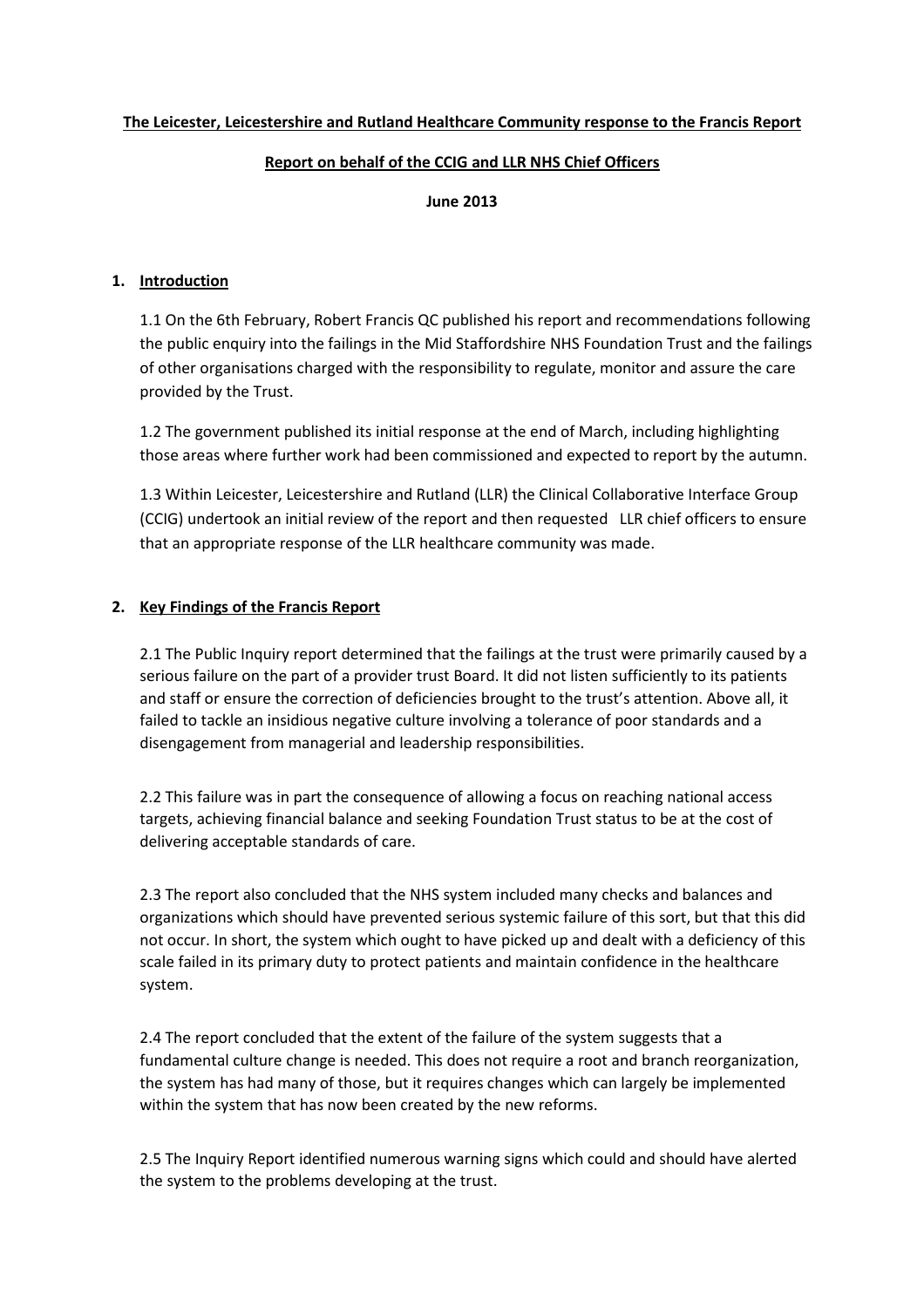#### 3. CCIG initial response

3.1 The CCIG, which brings together the clinical leaders from the clinical commissioning groups, the Leicestershire Partnership Trust , the University Hospitals of Leicester and NHS England local area team, discussed the Francis Report at its meeting in March. The discussions were positive and constructive in agreeing a way forward and it was agreed that there would be a number of actions:

> - there should be a united public facing statement made , in addition to each organisations own specific response and agreement on a common set of actions, that could be undertaken in partnership

- sharing of those actions which would be undertaken by individual organisations, in recognition of the differing roles and purpose of each organisation in the LLR community.

3.2 The initial proposals for actions to be delivered in partnership included:

-a coherent system across LLR should be established for the collection of soft intelligence on patient care.

-there should be an emphasis on clinical leadership and coherent teamwork.

-the "right place, right care "programme should be extended to primary care -an effective single front door to the Emergency Department at UHL NHS Trust made a high priority.

3.3 In addition there was a significant consideration to the concept of the Duty of Candour, and in particular how organisations could work to encourage staff to share their concerns.

## 4. The LLR commitment

4.1 The clinical and managerial leaders of the Leicester, Leicestershire and Rutland NHS community are united in the commitment that they will not allow the focus on quality and safety, which the Francis report has so effectively highlighted , to be disregarded , diluted or ignored ; and as a consequence of that commitment they will report back in public and as a local health system in October 2013 on progress on the areas identified as joint and individual priorities .

## 5. The common themes

5.1 Since the initial CCIG meeting to discuss the Francis report in March, each of the LLR organisations have spent time listening to staff, patients and stakeholders views. The initial proposed joint areas have been considered and expanded and as a consequence, six common themes have emerged on what the priorities should be to improve our services and to safeguard against the issues highlighted in Mid Staffordshire.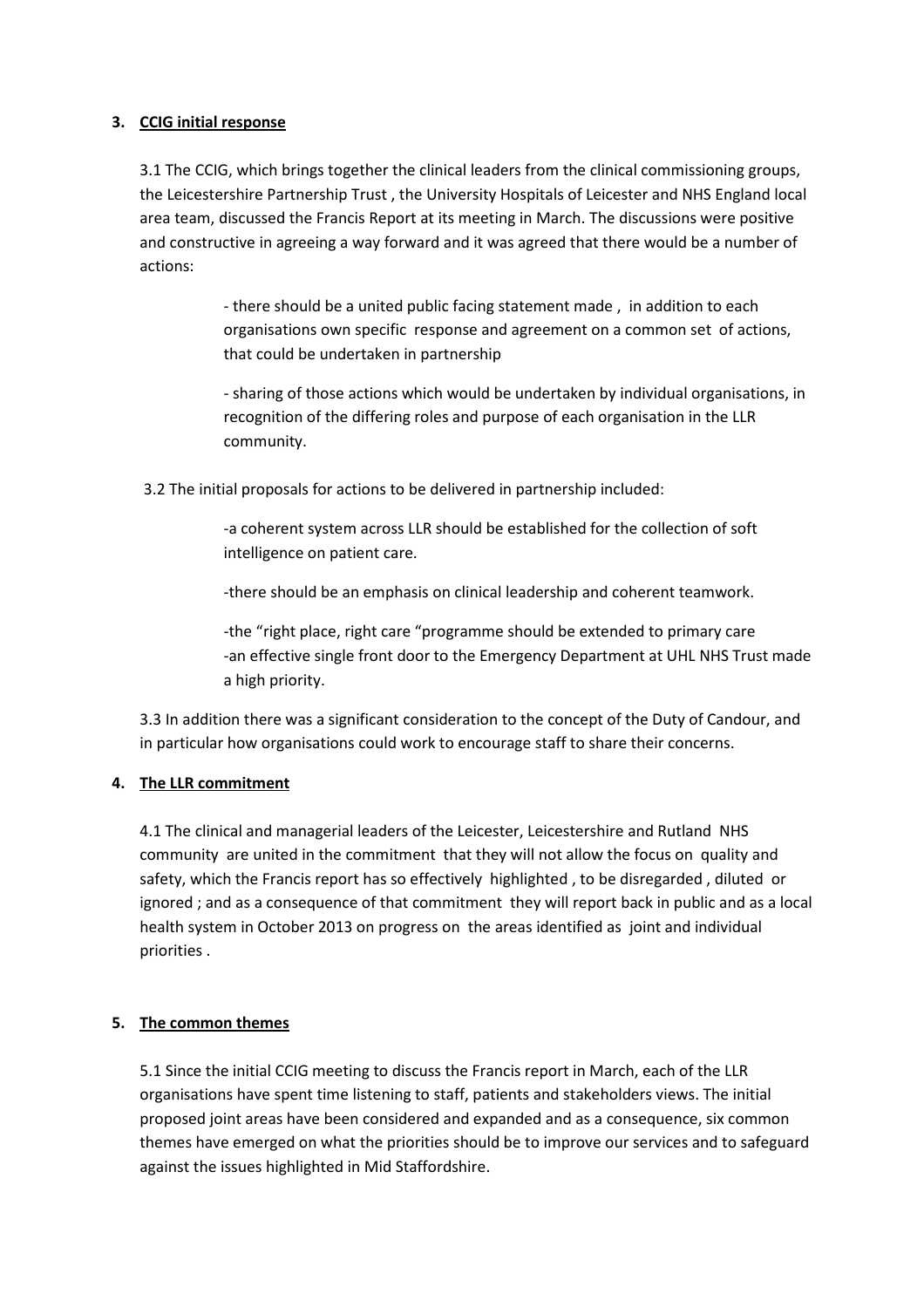5.2 These 6 areas are:

- **Transparency** -Candour, openness and whistle blowing: a wide ranging set of actions that involve public Boards, Quality Accounts, patient and public engagement as well as responsibilities on individuals and between organisations.
- Listening: all organisations have recognised and recommitted to the principles of listening to patients, staff and other stakeholders who have the critical role of "telling it as it is".
- Walking the floors: Providers, and commissioners, have recognised the need to spend more time in face to face observation of wards, departments and surgeries. This intelligence will play a vital role in supplementing the variety of metrics that are in place to measure quality and provide an early warning if care is or has the potential to be unsafe or of a poor standard.
- **Saving more lives:** by working together to redesign care pathways and by providing better care out of hours and at weekends we will save more lives.
- Safe Staffing levels: all providers are reassessing staffing levels in critical areas to ensure that they are safe.
- **Targeted improvement:** where areas are found to be struggling to sustain standards of care, support will be given, improvement plans made clear and progress monitored

5.3 These 6 areas of focus do not represent the entirety of the local NHS response to the Francis Report; they are the broad crosscutting themes that have emerged from all organisations.

5.4 In sharing the priorities identified by the CCIG it is apparent that considerable other cross LLR work is also being undertaken. The nursing leads for all organisations are coordinating specific areas of improvements related to the Compassion in Practice programme. A priority in this the role of healthcare assistants and how their standards of care can be assured.

5.5 In addition the actions related to other organisations are not reflected within this paper e.g. the role of Healthwatch locally in strengthening the influence of the patient's voice.

5.6 The October update will need to make clear how all parts of the system are responding to the Francis Report recommendations.

# 6. The first phase of areas of joint work to be addressed

6.1 The LLR NHS chief officers asked for those areas where working in partnership was a priority and the following areas were identified:

• "Duty of Candour", to establish a common definition and what it means as an LLR wide community in the way we work together.

Proposed leads (and Forum): Chief Executives and Medical Directors (CCIG)

• In light of the above, a refresh and reaffirmation of our shared values and how these will be enacted.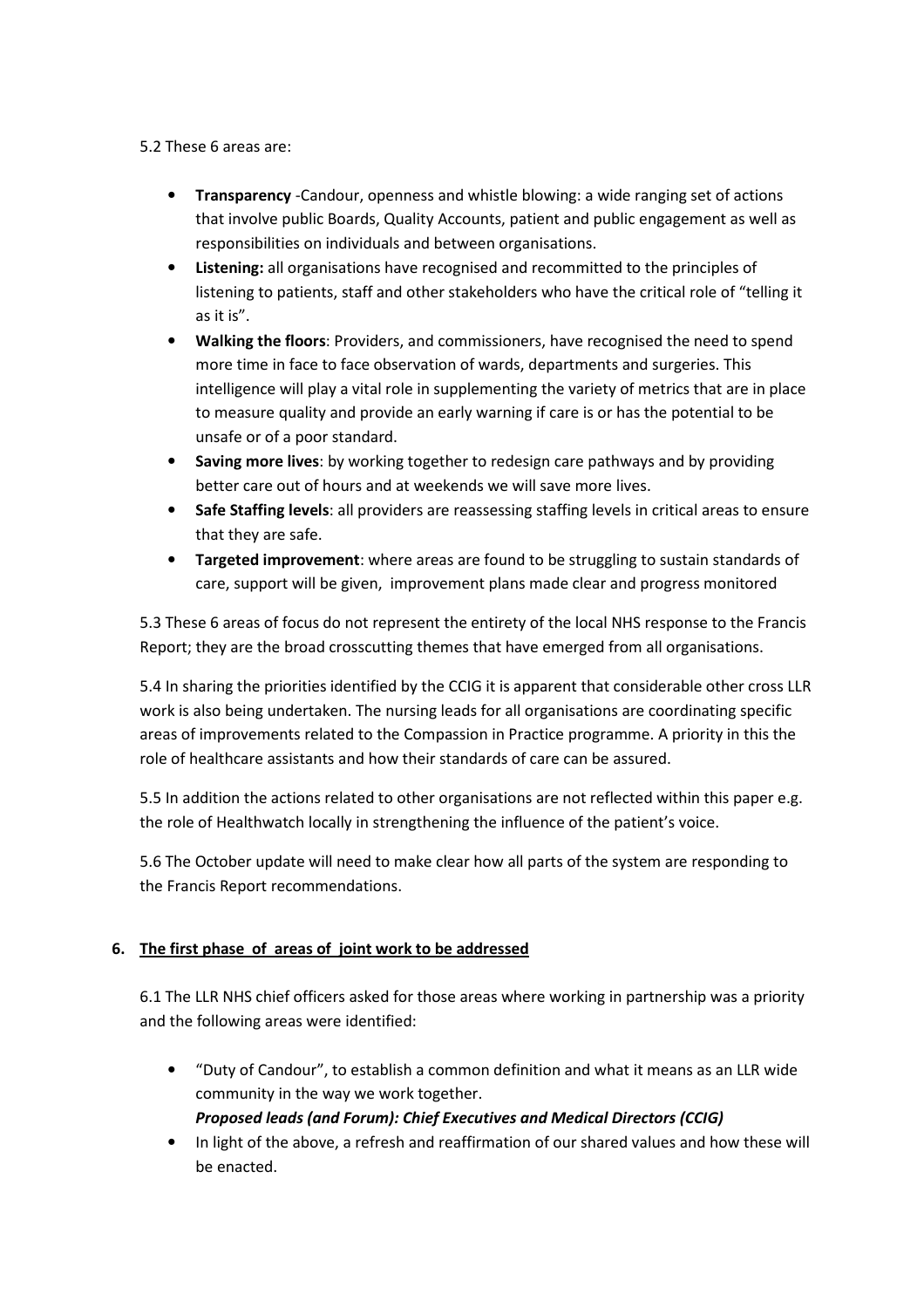# Proposed leads (and Forum): Chief Executives and Medical Directors (Better Care Together Programme Board)

• The development of models for clinical leadership across LLR Proposed leads (and Forum): Medical Directors (CCIG)

# 7. Organisation specific priorities

7.1 Each organisation has their own individual work programmes linked to the Francis recommendations and have confirmed their priorities.

- Leicestershire Partnership Trust:-has prioritised leadership programmes for multiple levels in the organisation; review of staffing levels for all inpatient areas with additional investment; Listening into Action programme for improving staff engagement; developing a culture for staff to report concerns i.e. transparency not "whistle blowing"; increased transparency of reporting at Board meetings; a refresh of the Quality Strategy; and external assurance on the Quality Governance Framework.
- University Hospitals of Leicester:-has prioritised Listening into Action programme for staff engagement; further work on the care of the elderly work programme; ongoing analysis to understand mortality information especially out of hours and weekends; special support measures to some clinical areas from corporate teams; and the introduction of supernumerary status for ward managers.
- Leicester City CCG:- has prioritised listening and engagement with patients and the public, with explicit feedback and response; listening to professionals involved in care delivery, with explicit feedback and response; having robust approaches to monitoring and measuring the quality of services, including visits to providers and via the contractual process.
- East Leicestershire and Rutland CCG: has prioritised a refresh of the Involvement and Engagement Strategy and development of a patients forum; a GP champion to lead a work programme to raise concerns and provide feedback from primary care (a relaunch of the system currently in place but inconsistently used); review and strengthening of all provider contracts including out of county providers; review of the structure and focus of quality visits; and setting up a professional forum for practice nurses.
- West Leicestershire CCG:- has prioritised improved mechanism for capturing and responding to the patient voice; strengthening the mechanisms for GPs to raise concerns, receive feedback, monitor themes and provide feedback; a review of the quality schedules to include strengthening of the standards and data streams; sharing information with partners; and review of the structure and focus of quality visits.
- NHS England local area team for Leicestershire and Lincolnshire :- has prioritised clear mechanisms for input into Serious Incident monitoring; all clinicians to receive a communication regarding reporting of safety and quality concerns; establishment of the quality surveillance group; and a focus of the maintenance of staff moral across all organisations.

## 8. Timeline for Progress